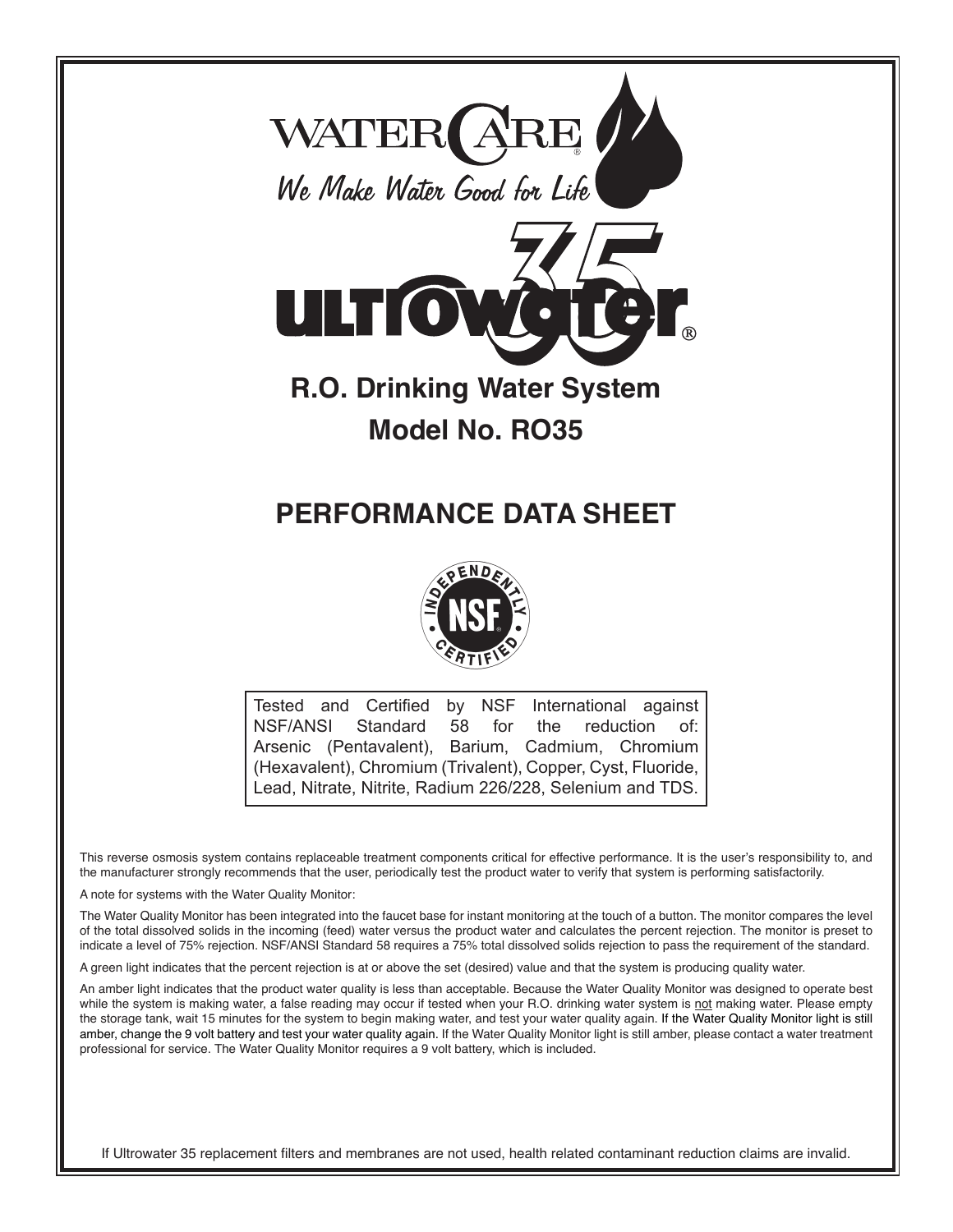# ULTROWATER 35 R.O. DRINKING WATER SYSTEM MODEL RO35

REDUCTION PERFORMANCE CLAIMS: This system has been tested according to NSF/ANSI 58 for reduction of the substances listed below. The concentration of the indicated substances in water entering the system was reduced to a concentration less than or equal to the permissible limit for water leaving the system, as specified in NSF/ANSI 58. Testing was performed under standard laboratory conditions. Actual performance may vary.

|                                            | <b>NSF/ANSI 58 Standard Requirements</b> |                                                                                        | <b>Actual Test</b>                  | <b>Test Parameters:</b>                                                                                                                                                                              |                                                                                                                                        |  |
|--------------------------------------------|------------------------------------------|----------------------------------------------------------------------------------------|-------------------------------------|------------------------------------------------------------------------------------------------------------------------------------------------------------------------------------------------------|----------------------------------------------------------------------------------------------------------------------------------------|--|
|                                            |                                          |                                                                                        | <b>Results</b>                      | pH                                                                                                                                                                                                   | $7.5 \pm 0.5$                                                                                                                          |  |
|                                            |                                          | <b>Maximum Allowable</b><br><b>Product Water</b><br><b>Concentration</b><br>$(mg/l)^1$ | Average %<br>Reduction <sup>2</sup> | Turbidity                                                                                                                                                                                            | $<$ 1 NTU                                                                                                                              |  |
|                                            | <b>Influent Challenge</b>                |                                                                                        |                                     | Temperature                                                                                                                                                                                          | $77^\circ \pm 2^\circ$ F                                                                                                               |  |
|                                            | <b>Concentration</b>                     |                                                                                        |                                     | Pressure                                                                                                                                                                                             | 50 psig                                                                                                                                |  |
|                                            | $(mg/l)^1$                               |                                                                                        |                                     |                                                                                                                                                                                                      | 1 Unless otherwise indicated.                                                                                                          |  |
| Arsenic (Pentavalent) <sup>3</sup>         | $0.30 + 10%$                             | 0.010                                                                                  | 98                                  | 2 Average based upon actual test data.                                                                                                                                                               |                                                                                                                                        |  |
| <b>Barium</b>                              | $10.0 \pm 10\%$                          | 2.0                                                                                    | 93                                  | 3 This system has been tested for the treatment of water containing<br>pentavalent arsenic (also known as As(V), As(+5), or arsenate)<br>at concentrations of 0.30 mg/L or less. This system reduces |                                                                                                                                        |  |
| Cadmium                                    | $0.03 + 10%$                             | 0.005                                                                                  | 98                                  |                                                                                                                                                                                                      |                                                                                                                                        |  |
| Chromium (Hexavalent)                      | $0.30 + 10%$                             | 0.1                                                                                    | 91                                  |                                                                                                                                                                                                      | pentavalent arsenic, but may not remove other forms of arsenic. This                                                                   |  |
| Chromium (Trivalent)                       | $0.30 + 10%$                             | 0.1                                                                                    | 94                                  |                                                                                                                                                                                                      | system is to be used on water supplies containing a detectable free                                                                    |  |
| Copper                                     | $3.0 + 10%$                              | 1.3                                                                                    | 98                                  |                                                                                                                                                                                                      | chlorine residual at the system inlet or on water supplies that have                                                                   |  |
| Fluoride                                   | $8.0 + 10%$                              | 1.5                                                                                    | 95                                  |                                                                                                                                                                                                      | been demonstrated to contain only pentavalent arsenic. Treatment                                                                       |  |
| Lead                                       | $0.15 + 10%$                             | 0.010                                                                                  | 98                                  |                                                                                                                                                                                                      | with chloramine (combined chlorine) is not sufficient to ensure                                                                        |  |
| Nitrate + Nitrite (both as N) <sup>4</sup> | $30.0 \pm 10\%$                          | 10.0                                                                                   | 80                                  |                                                                                                                                                                                                      | complete conversion of trivalent arsenic to pentavalent arsenic.<br>Please see the Arsenic Facts section of the Performance Data Sheet |  |
| Nitrate (as $N$ ) <sup>4</sup>             | $27.0 \pm 10\%$                          | 10.0                                                                                   | 79                                  | for further information.                                                                                                                                                                             |                                                                                                                                        |  |
| Nitrite (as $N$ ) <sup>4</sup>             | $3.0 + 10%$                              | 1.0                                                                                    | 82                                  |                                                                                                                                                                                                      | 4 This system is acceptable for treatment of influent concentrations                                                                   |  |
| Radium 226/228 <sup>5</sup>                | 25 pCi/l $\pm$ 10%                       | $5$ pCi/l                                                                              | 80                                  |                                                                                                                                                                                                      | of no more than 27 mg/L nitrate and 3 mg/L nitrite in combination                                                                      |  |
| Selenium                                   | $0.1 + 10\%$                             | 0.05                                                                                   | 96                                  |                                                                                                                                                                                                      | measured as N and is certified for nitrate/nitrite reduction only for                                                                  |  |
| <b>Total Dissolved Solids</b>              | $750 + 40$ mg/l                          | 187                                                                                    | 93                                  |                                                                                                                                                                                                      | water supplies with a pressure of 280 kPa (40 psig) or greater.                                                                        |  |
| Cysts                                      | 50,000#/ml<br>minimum                    | 99.95% reduction<br>requirement                                                        | 99.99                               | 5 The reduction of Radium was verified by using Barium as a surrogate<br>under NSF/ANSI Standard 58.                                                                                                 |                                                                                                                                        |  |

(The cyst reduction claim includes oocysts of Cryptosporidium and cysts of Giardia and Entamoeba.)

APPlIcATIoN GuIDElINES/SPEcIfIcATIoNS AND fEATuRES

| <b>Water Supply Parameters</b>                                                  |                                                                    | <b>Chemical</b>                                                                                                  | Limit                        | <b>Caution:</b> Do not use with water that is                                    |
|---------------------------------------------------------------------------------|--------------------------------------------------------------------|------------------------------------------------------------------------------------------------------------------|------------------------------|----------------------------------------------------------------------------------|
| Water Pressure:                                                                 | $40 - 100$ psig<br>(280–690 kPa)                                   | Hardness:<br>Iron:                                                                                               | $<$ 170 mg/l<br>$< 0.1$ mg/l | microbiologically unsafe or of unknown<br>quality, without adequate disinfection |
| Water Temperature:                                                              | $40^{\circ} - 100^{\circ}$ F<br>$(4^{\circ}-38^{\circ} \text{ C})$ | Manganese:<br>Hydrogen Sulfide:                                                                                  | $< 0.05$ mg/l                | before or after the system. Systems<br>certified for cyst reduction may be used  |
| pH Operating Range:<br>Optimum rejection at pH: 7.0 - 7.5<br>Max. T.D.S. Level: | $4 - 11$<br>2000 ppm                                               | Water supplies that exceed limits for Hardness,<br>Iron, Manganese and Hydrogen Sulfide require<br>pretreatment. |                              | on disinfected water that may contain<br>filterable cysts.                       |

### DRINKING WATER SYSTEM ASSEMBLY COMPONENTS

| <b>Sediment/Carbon Prefilter:</b>  | 5 Micron/Activated Carbon Block Filter, Part No. S7128X |
|------------------------------------|---------------------------------------------------------|
| <b>Membrane Type:</b>              | Thin Film Composite (T.F.C.), Part No. S1448RS          |
| <b>Carbon Post Filter:</b>         | Activated Carbon Filter, Part No. S7125X                |
| <b>In-Line Carbon Post Filter:</b> | In-Line Activated Carbon Filter, Part No. S7206W-JG     |
|                                    |                                                         |

Average T.D.S. Reduction: 93%

Refer to owner's manual for proper operation, installation instructions, warranty information, service interval recommendations, parts and service availability. See the test kit(s) for sampling instructions.

### SYSTEM RATING

System Production: 14 gallons per day (53 liters per day) Recovery Rating: 38% Efficiency Rating: 22% Measured at 50 psig, 77°±2°F, 750±40 mg/L T.D.S., per section 6 of NSF/ANSI standard 58 product water to pressurized storage tank. Recovery rating means the percentage of the influent water to the membrane portion of the system that is available to the user as reverse osmosis treated water when the system is operated without a storage tank or when the storage tank is bypassed. Efficiency rating means the percentage of the influent water to the system that is available to the user as reverse osmosis treated water under operating conditions that approximate typical daily usage. Sodium Chloride was used as a surrogate for T.D.S. System rating determined by laboratory testing at NSF.

### MEMBRANE RATING

Membrane Production: 41-53 gallons per day (155-201 liters per day) Membrane T.D.S. Reduction: 96% minimum Note: Measured at industry standard condition of 65 psig, 77°F, 250 ppm T.D.S., and discharging to atmosphere. Actual system production and contaminant reduction will depend upon water temperature, pressure, pH and T.D.S. level, membrane variation and usage pattern.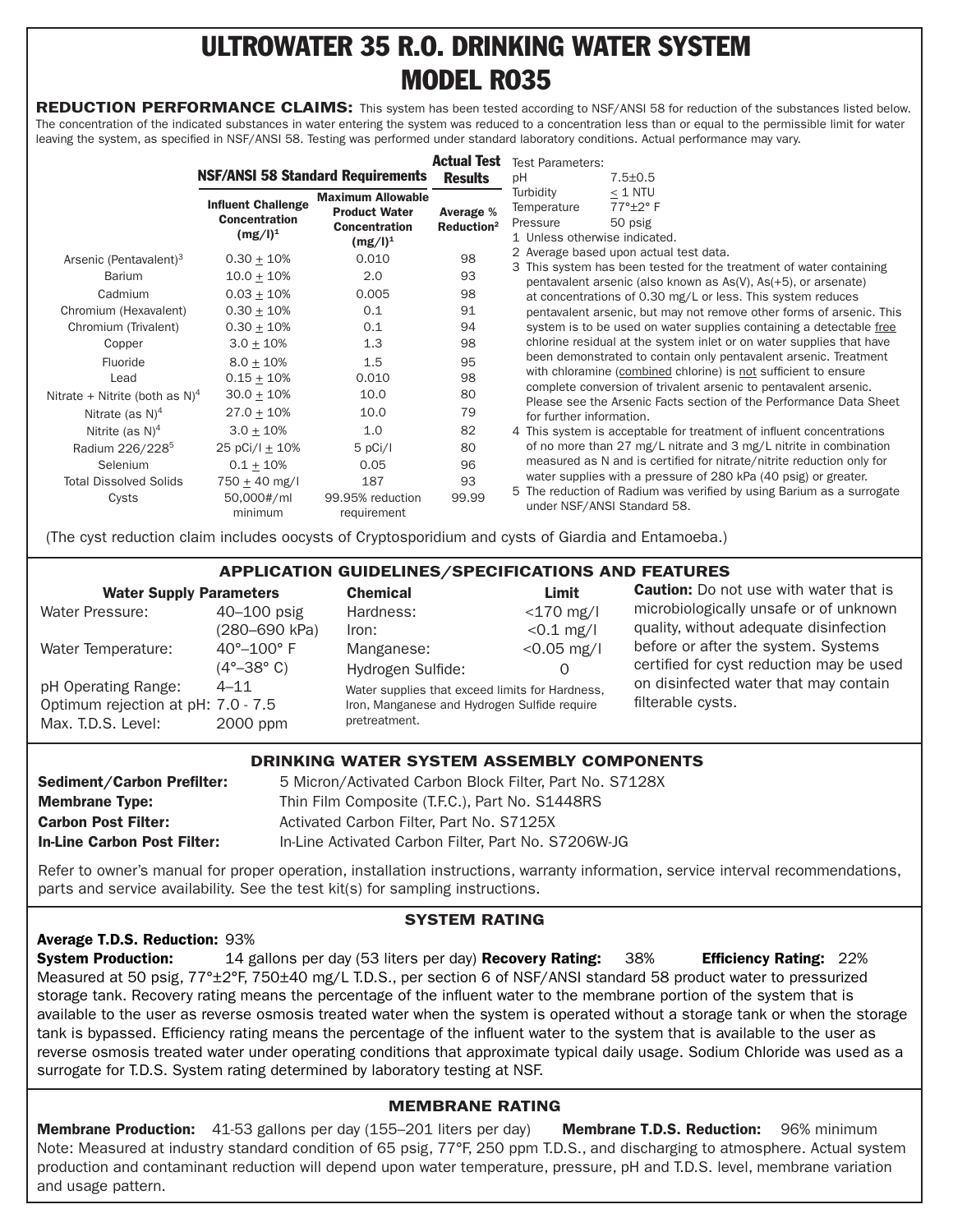## ADDITIONAL STATE OF IOWA INFORMATION

### **FOR IOWA USE ONLY**

Seller Name

Address

Phone

Seller Signature

Customer Signature

Date

(Signatures required prior to sale only in Iowa and signed sheet to be retained by seller for two years.)